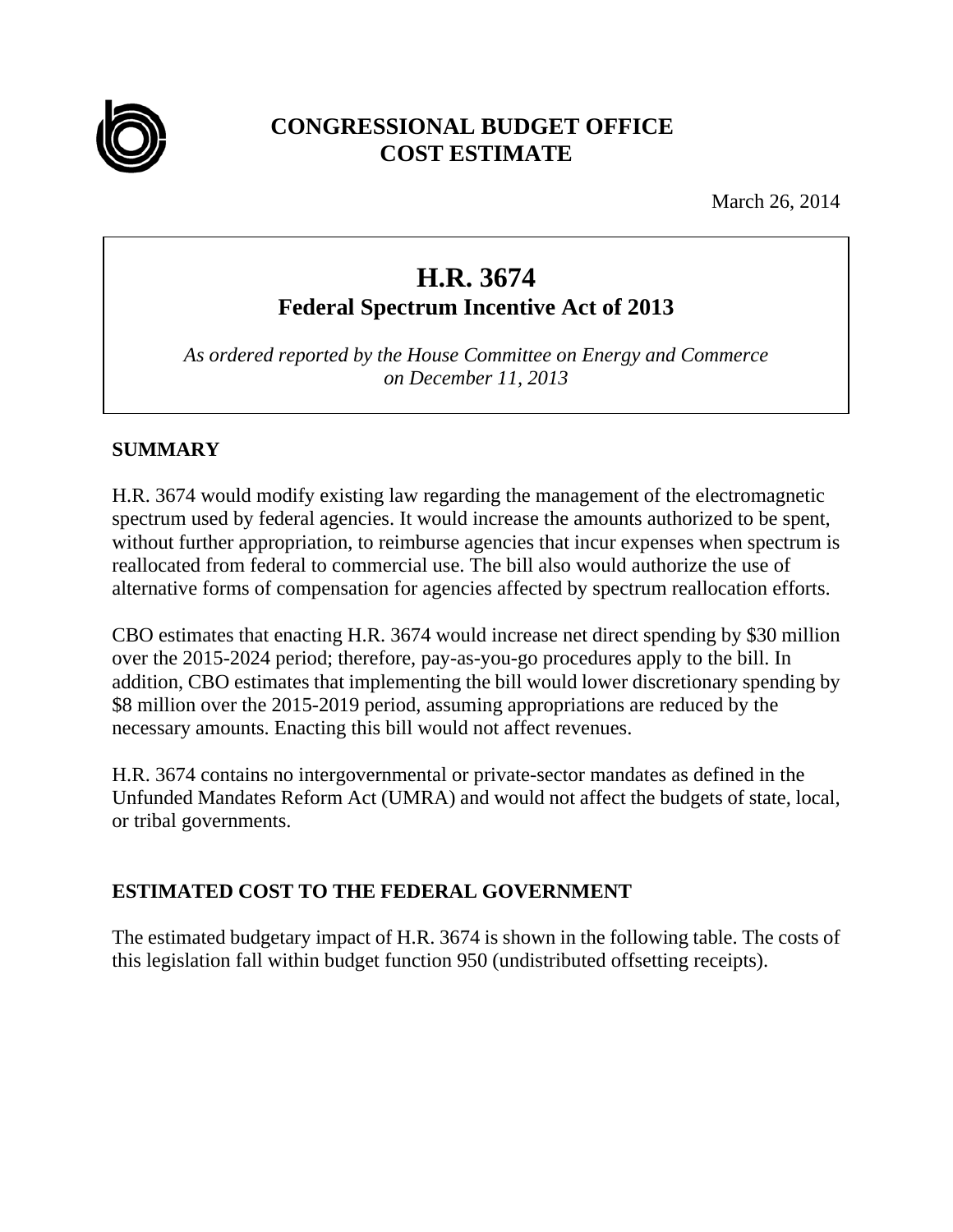|                                       | By Fiscal Year, in Millions of Dollars |                                   |                |                                       |                |                                                                                         |                |                |                          |                |                |                  |
|---------------------------------------|----------------------------------------|-----------------------------------|----------------|---------------------------------------|----------------|-----------------------------------------------------------------------------------------|----------------|----------------|--------------------------|----------------|----------------|------------------|
|                                       | 2015                                   | 2016                              | 2017           | 2018                                  | 2019           | 2020                                                                                    | 2021           | 2022           | 2023                     | 2024           | 2015-<br>2019  | $2015 -$<br>2024 |
|                                       |                                        | <b>CHANGES IN DIRECT SPENDING</b> |                |                                       |                |                                                                                         |                |                |                          |                |                |                  |
| Spectrum Relocation Fund <sup>a</sup> |                                        |                                   |                |                                       |                |                                                                                         |                |                |                          |                |                |                  |
| <b>Estimated Budget Authority</b>     | 8                                      | 8                                 |                | $\mathbf{1}$                          | $\mathbf{1}$   |                                                                                         | $\mathbf{1}$   | $\mathbf{1}$   | $\boldsymbol{0}$         | $\mathbf{0}$   | 19             | 22               |
| <b>Estimated Outlays</b>              | $\Omega$                               |                                   | $\overline{1}$ | $2\qquad 2$                           | $\overline{3}$ | $\frac{1}{3}$                                                                           | $\overline{3}$ | $\overline{3}$ | 2                        | $\mathbf{1}$   | 8              | 20               |
| Federal Spectrum Incentive Fund       |                                        |                                   |                |                                       |                |                                                                                         |                |                |                          |                |                |                  |
| <b>Estimated Budget Authority</b>     | $\theta$                               | $\overline{0}$                    | $\mathbf{1}$   |                                       |                |                                                                                         |                |                |                          | $\bf{0}$       | 4              | 10               |
| <b>Estimated Outlays</b>              | $\Omega$                               | $\Omega$                          | $\theta$       | $\begin{array}{c} 1 \\ 1 \end{array}$ |                | $\begin{array}{ccccccccc} &2 & &2 & &2 & &2 & &0\ &&1 & &2 & &2 & &2 & &2\ \end{array}$ |                |                |                          | $\Omega$       | $\mathfrak{D}$ | 10               |
| <b>Total Changes</b>                  |                                        |                                   |                |                                       |                |                                                                                         |                |                |                          |                |                |                  |
| <b>Estimated Budget Authority</b>     | 8                                      | 8                                 | $\overline{c}$ |                                       | 3              |                                                                                         | $\mathfrak{Z}$ | 3              | $\overline{0}$           | $\overline{0}$ | 23             | 33               |
| <b>Estimated Outlays</b>              | $\theta$                               | $\mathbf{1}$                      | $\mathcal{L}$  | $\frac{2}{3}$                         | $\overline{4}$ | $\frac{3}{5}$                                                                           | $\overline{5}$ | 5              | $\overline{\mathcal{L}}$ | $\mathbf{1}$   | 10             | 30               |

a. In addition, CBO estimates that implementing this provision would reduce discretionary spending by \$8 million over the 2015-2019 period, assuming appropriations are reduced by the necessary amounts.

#### **BASIS OF ESTIMATE**

This legislation would modify the terms and procedures for transferring spectrum from federal to commercial use. Current law directs the National Telecommunications and Information Administration (NTIA) to identify federal spectrum that could be cleared for commercial use and to develop a plan for moving federal operations to different radio frequencies or services. Auctions of commercial licenses using that federal spectrum are subject to a reserve price set by the Federal Communications Commission (FCC) equal to 110 percent of the estimated cost of relocating government uses. The proceeds generated by those auctions are deposited in the Spectrum Relocation Fund (SRF) and may be spent, without further appropriation, to reimburse agencies for their relocation costs and provide additional payments under certain conditions.

H.R. 3674 would allow more agencies to use money from the SRF and would establish a new Federal Spectrum Incentive Fund (FSIF) to serve as an alternative source of compensation for agencies that have to give up their existing frequency assignments. For this estimate, CBO assumes that H.R. 3674 will be enacted during fiscal year 2014.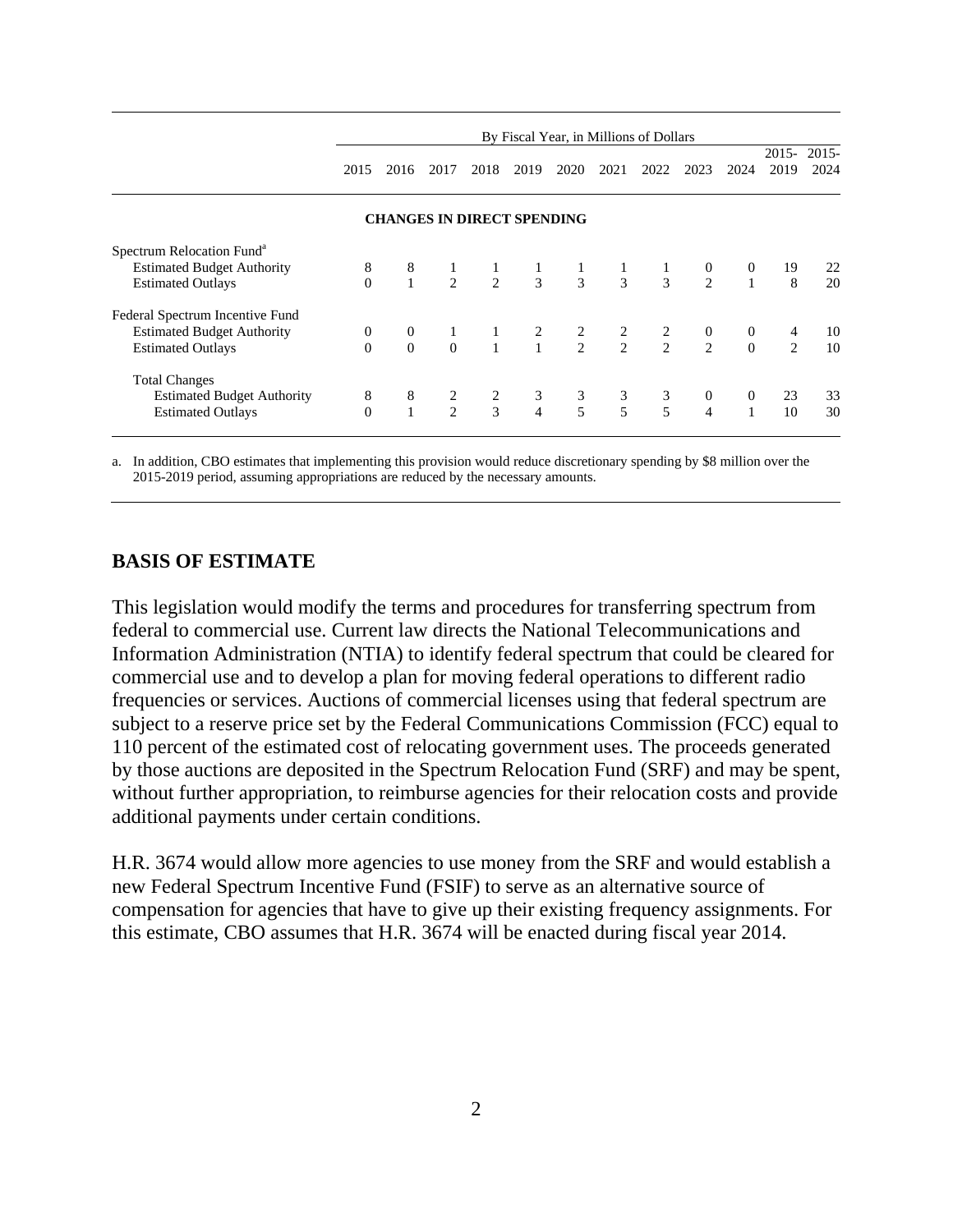#### **Direct Spending**

**Spectrum Relocation Fund.** Under current law, the authority to spend money from the SRF is limited to agencies whose spectrum assignments are being changed in order to clear frequencies for commercial use. Agencies that are indirectly affected by those relocation efforts—for example, those who are not changing frequencies but will be required to share their spectrum with another agency that is changing—are not eligible to receive money directly from the SRF to cover their relocation-related expenses. H.R. 3674 would amend the SRF's eligibility criteria to include agencies that incur such indirect costs.

Based on information from NTIA, CBO expects that most interagency activities would involve engineering studies and ongoing coordination efforts that cost each affected agency about \$1 million a year. Agencies could begin spending from the SRF after the proceeds from each auction are deposited in the fund. Because the money in the SRF generally remains available for a period of eight years, CBO anticipates each affected agency would receive a total of about \$8 million from the SRF and that the Office of Management and Budget would record the use of budget authority in the budget when auction receipts are deposited. Outlays would be recorded in the budget as expenses are incurred.

Because not all amounts deposited in the SRF are spent under current law, CBO estimates that authorizing new expenditures from the SRF would increase net direct spending by about \$20 million over the 2015-2024 period. That estimate reflects projected spending of \$16 million by two agencies involved in an upcoming auction as well as \$4 million by agencies that may be affected by other auctions that may occur before the FCC's auction authority expires in 2022. Although the FCC would add those newly eligible costs to the reserve price for future auctions, CBO estimates that such adjustments would have a negligible effect on offsetting receipts because CBO expects that auction proceeds will exceed the reserve price by a significant margin.

**Federal Spectrum Incentive Fund.** H.R. 3674 would give agencies a choice between having their spectrum relocation costs reimbursed by the SRF or receiving a lump-sum payment from the FSIF, subject to certain conditions. The amounts deposited into the FSIF would be limited to 1 percent of the proceeds from auctions of certain federal frequencies and generally could not be used to pay an agency's own relocation costs. Instead, the participating agency could either use the money for purposes specified in certain appropriation acts or transfer it to other federal agencies for costs they may incur to share spectrum with the agency. An agency's choice between the FSIF and SRF would be binding when the NTIA transmits the government's transition plan for an auction to the FCC.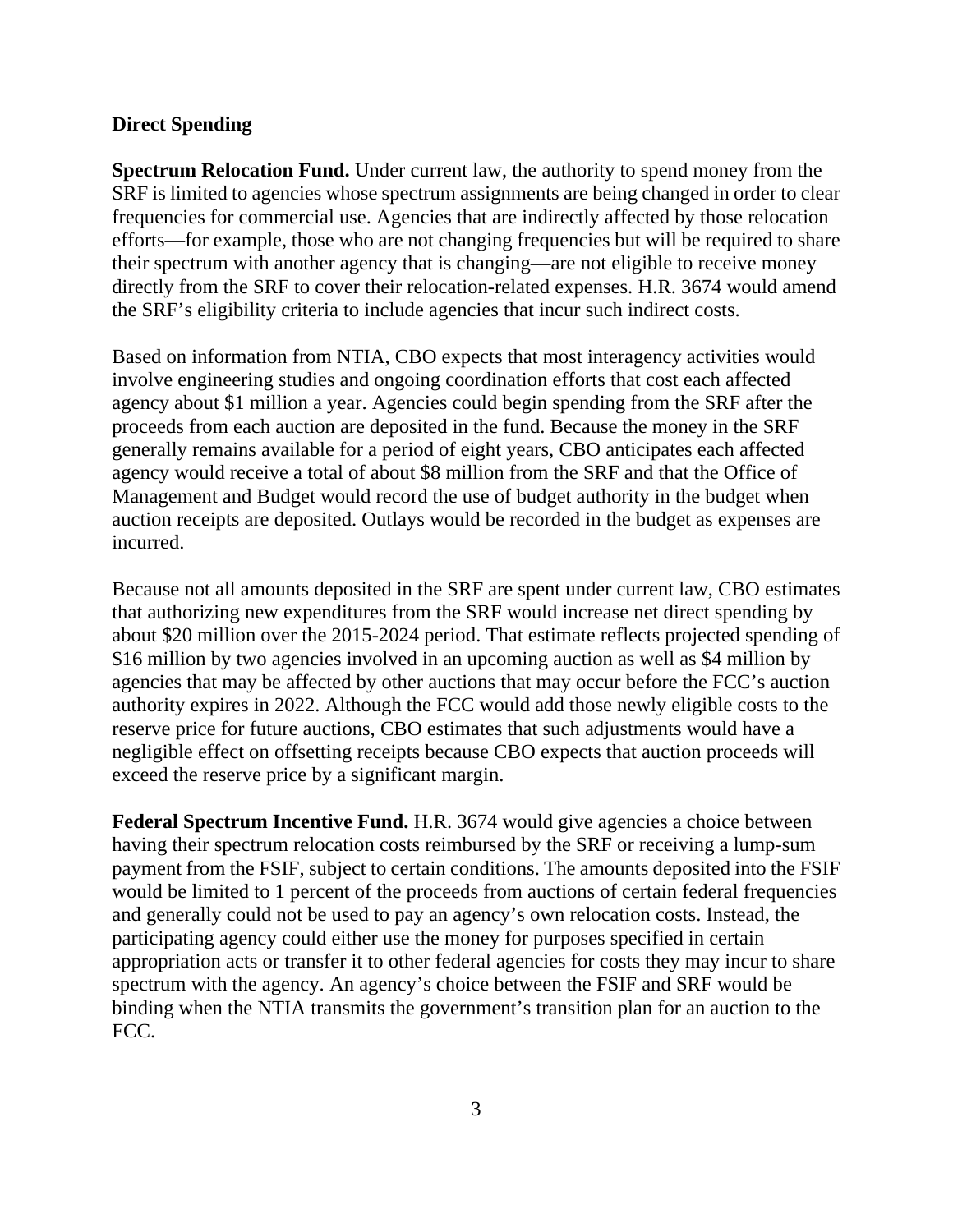Based on information from NTIA, CBO anticipates that at least one agency would trigger spending by the FSIF in most future auctions of federal spectrum. The amount deposited in the fund would be proportionate to the quantity of spectrum contributed by the participating agencies. For example, if agencies relinquished assignments to use 10 megahertz (MHz) as part of an auction of 20 MHz of federal spectrum, the FSIF would receive half of 1 percent of the proceeds. Under the bill, all of the proceeds deposited in the fund would be spent without future appropriation, regardless of the number of agencies that choose to use this fund.

For this estimate, CBO assumes that the FSIF would not be used for the upcoming auction of federal frequencies because the NTIA expects to submit a transition plan to the FCC before this bill is assumed to be enacted. Although CBO expects that more federal spectrum will be made available for commercial use in later years, the terms and conditions of those offerings could vary widely. Based on recent agency reports, CBO estimates that the net proceeds from such auctions could range from a few million dollars to several billion dollars, depending on the terms and conditions of the transactions. Using the current baseline projections for auction receipts and adjusting for the possibility that agencies may relinquish a portion of the spectrum being auctioned, CBO estimates that establishing the FSIF would lead to an increase in net direct spending about \$10 million on an expected value basis over the 2015-2024 period.

Finally, any potential reduction in spending by the SRF or increase in auction receipts would be negligible, CBO estimates. Given the spending restrictions in the bill and the relatively small amounts that would be available, CBO expects that the FSIF would primarily be used when an agency could discontinue a spectrum operation at little or no cost and without any significant operational effects.

#### **Spending Subject to Appropriation**

Reimbursing certain indirect costs from the SRF would reduce the need for appropriations for those activities. Assuming appropriations are reduced by corresponding amounts, CBO estimates that implementing H.R. 3674 would reduce discretionary costs by \$8 million over the 2015-2019 period.

#### **PAY-AS-YOU-GO CONSIDERATIONS**

The Statutory Pay-As-You-Go Act of 2010 establishes budget-reporting and enforcement procedures for legislation affecting direct spending or revenues. The net changes in outlays that are subject to those pay-as-you-go procedures are shown in the following table.